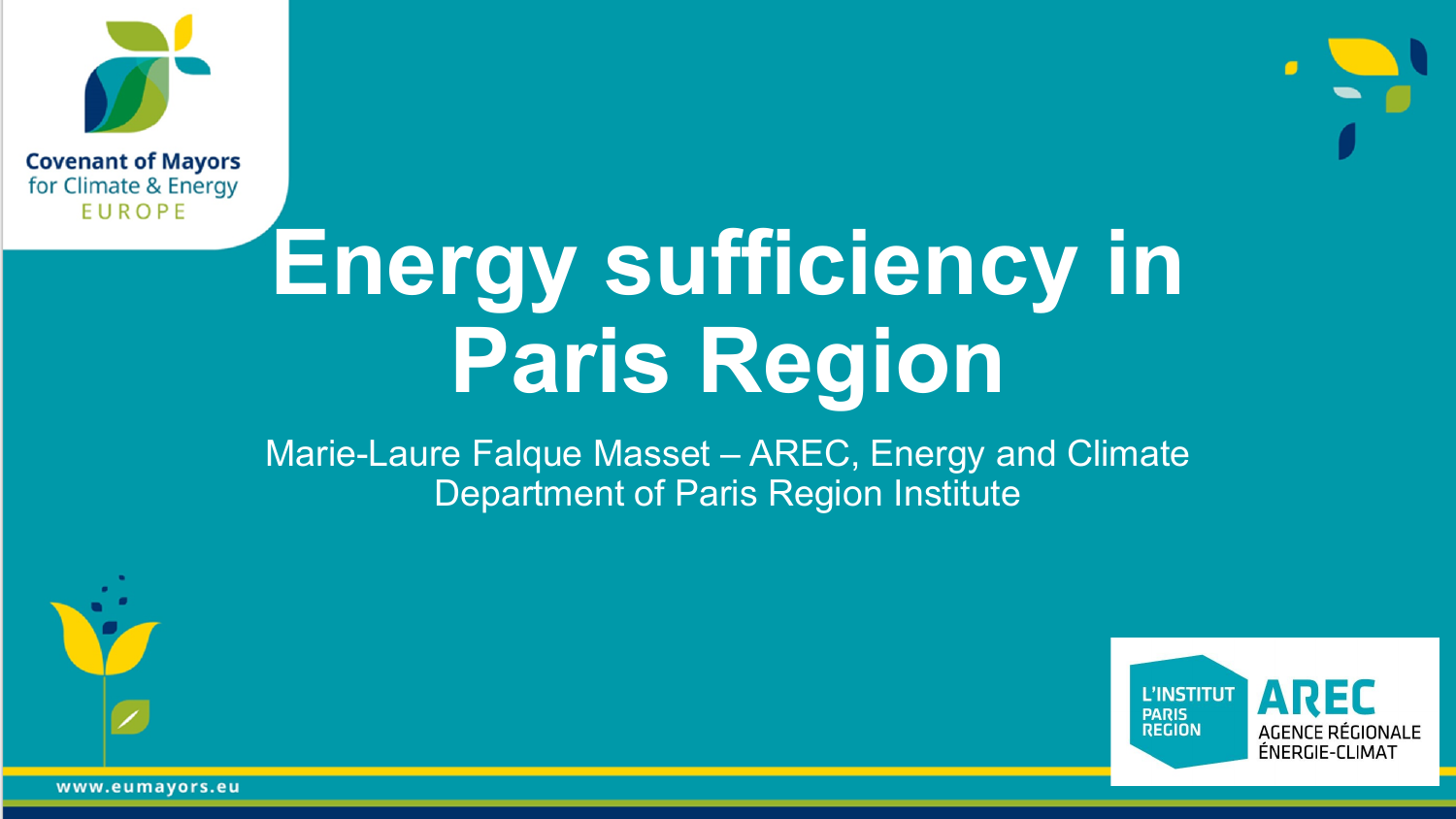

# **What is energy sufficiency ?**

Energy sufficiency is an approach that aims to reduce energy consumption through changes in behaviour, lifestyle and collective organization.

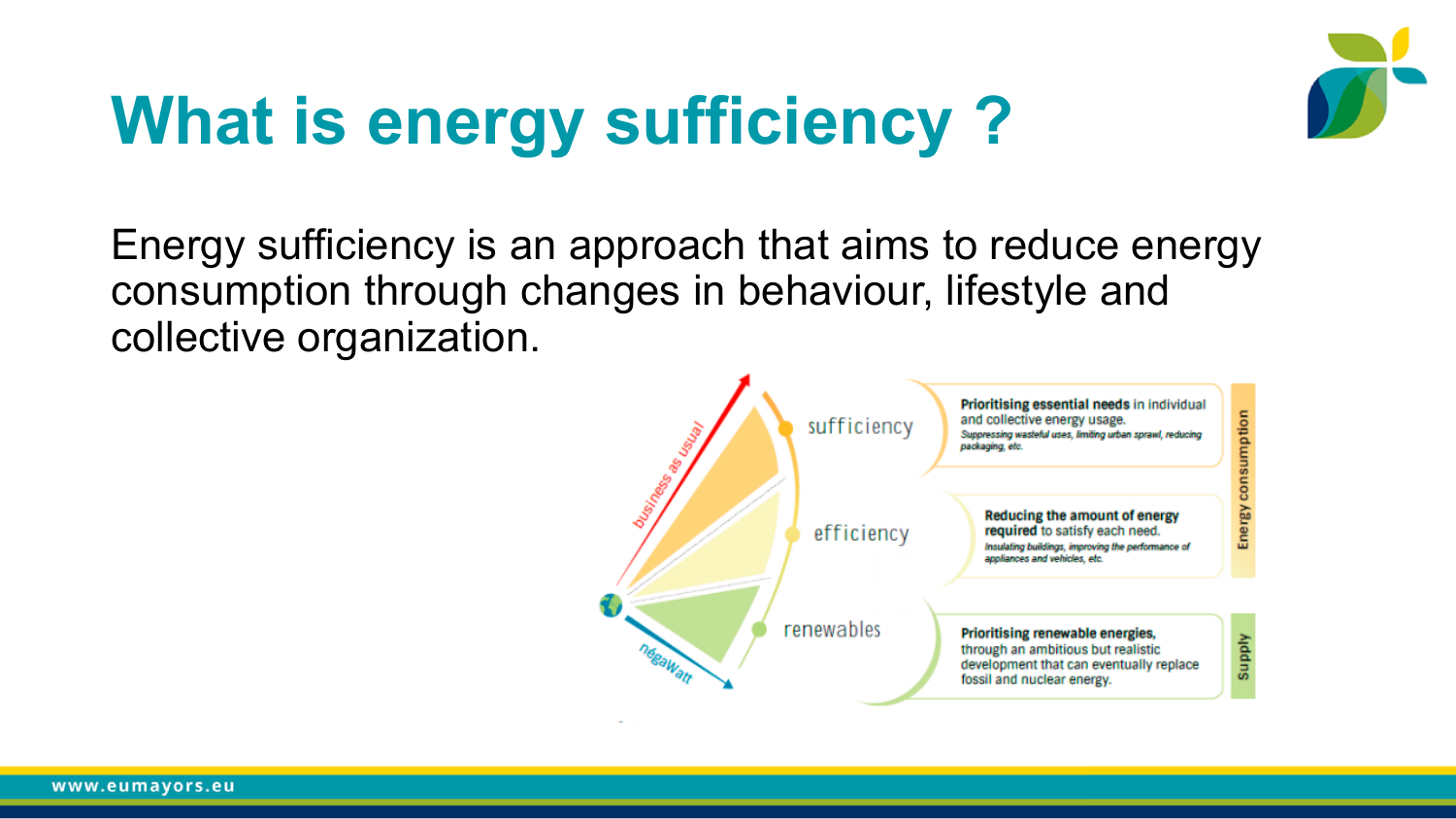# **What is AREC doing ?**



Regional animation to support the regional energy and climate strategy

- Workshops' series : imagine together a chosen, fair, collective and innovative sufficiency for the region and recommandations
- Observatory
- Study on the imaginaries of sufficiency
- Assistance to local authorities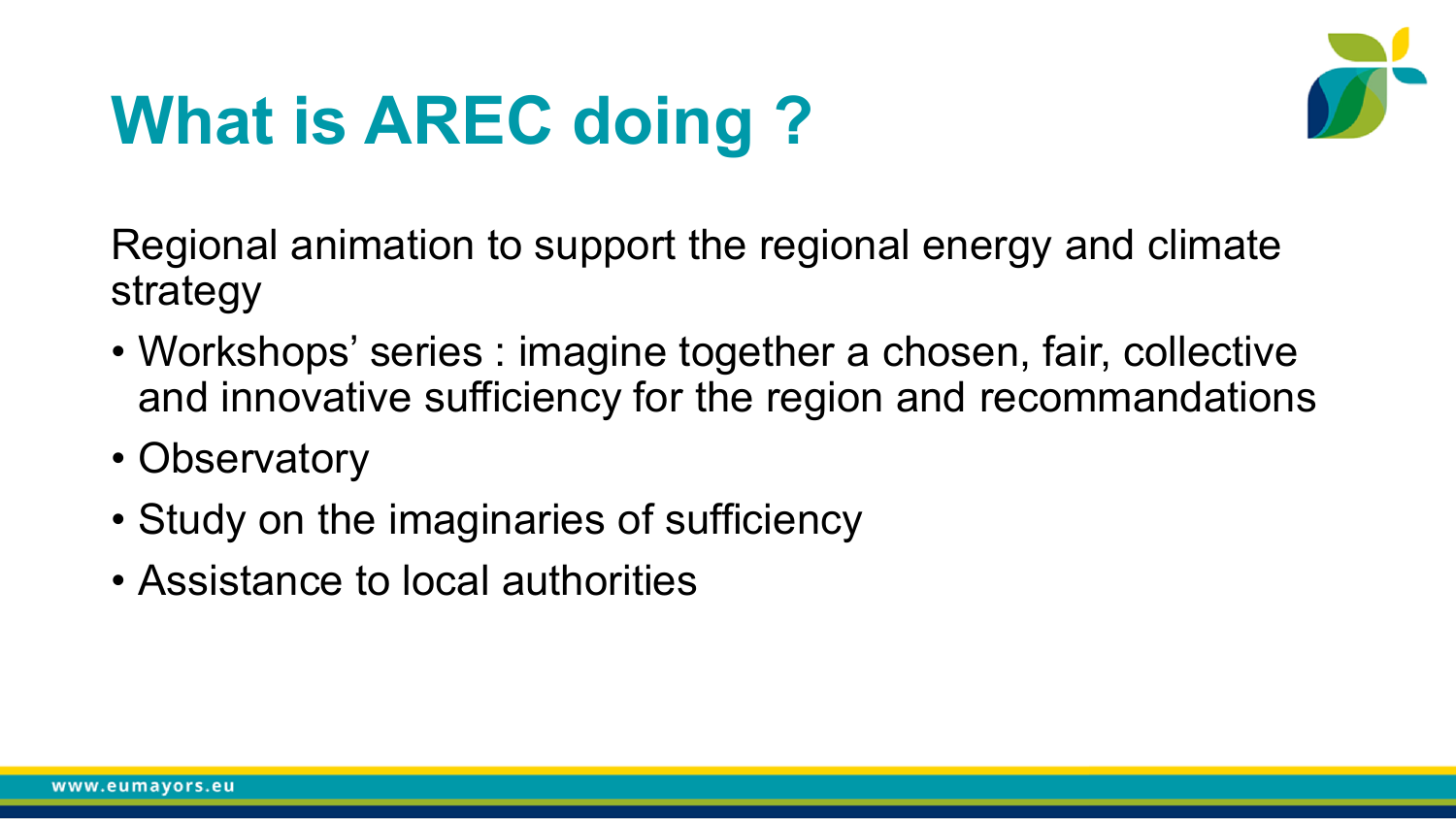

### **Structural sufficiency**

Creating, in the organisation of space or of our activities, the conditions for moderation in our consumption (e.g. land use planning with a view to reducing the distances we have to travel to work, to shops)

| <b>Objectives</b>                                         | <b>Means</b>                                                         | <b>Examples of impacts</b>                                              | <b>Example in Ile-de-</b><br><b>France</b>                            |
|-----------------------------------------------------------|----------------------------------------------------------------------|-------------------------------------------------------------------------|-----------------------------------------------------------------------|
| <b>Refreshing</b><br>the city                             | Nature-based solutions,<br>reflecting materials, water<br>management | Improved summer comfort,<br>less need for air conditioning              | Paris adaptation<br>plan 2050                                         |
| <b>Combating</b><br>urban sprawl                          | Dezoning the city                                                    | Reduce the distances,<br>decrease the number of<br>travels              | 15-minutes city /<br>urban proximity,<br>« 1000 cafés »               |
| <b>Ensuring</b><br>equitable<br>access to<br>public space | Pedestrian zones, bicycle<br>paths, public transports                | Increase active mobility :<br>walk, bike,                               | « RER Vélo »<br>(regional bicycle<br>paths network)                   |
| <b>Ensuring a</b><br>local food<br>supply                 | Desartifying lands, curbing<br>the sprawl of agricultural<br>lands   | Decrease in long-distance<br>transport, growth in local<br>food systems | <b>Territorial food</b><br>project, territorial<br>vegetables gardens |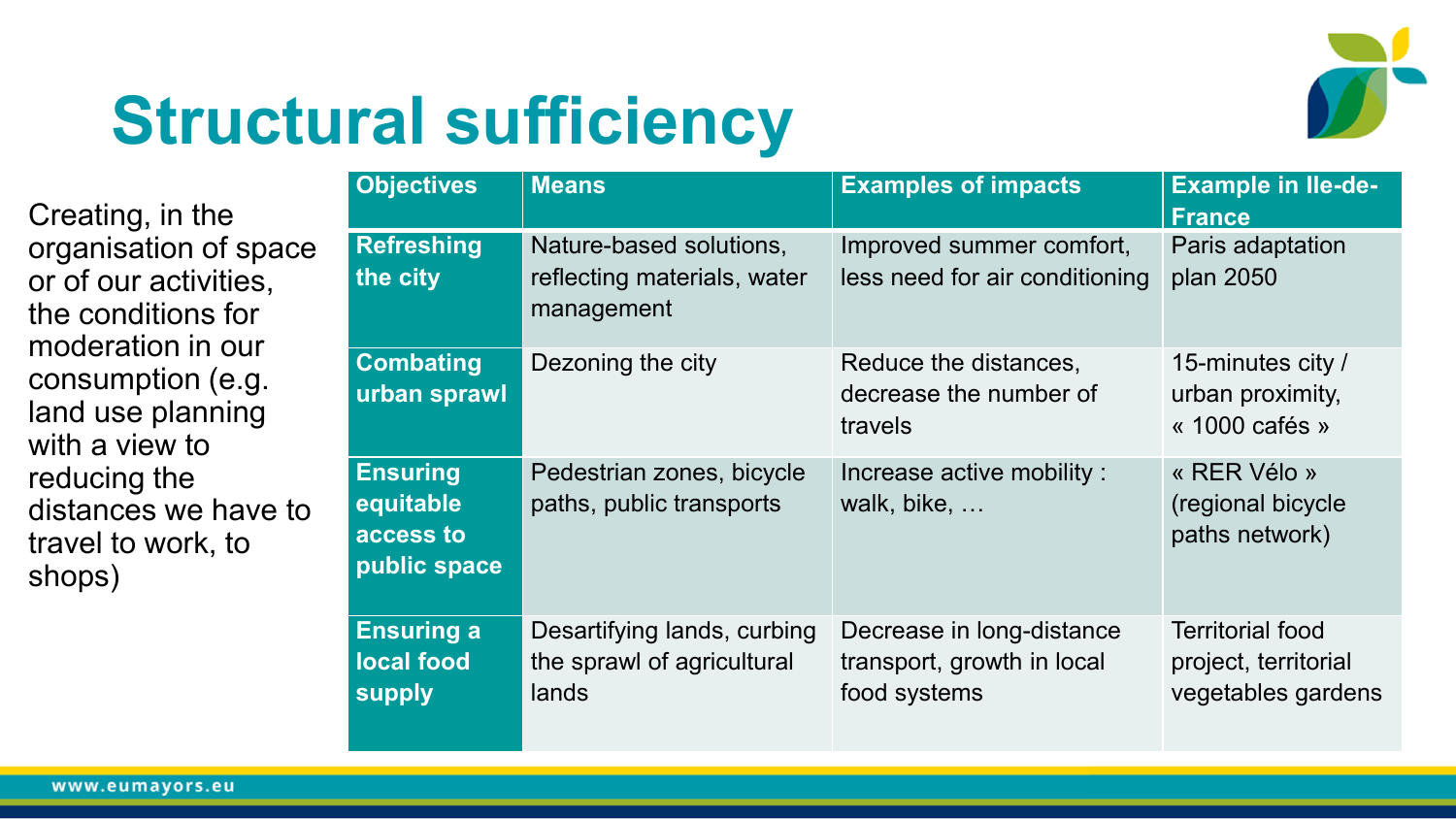### **Collaborative sufficiency**



• The mutualisation of equipments and of their use (e.g. car-sharing formulas or encouraging coworking premises).

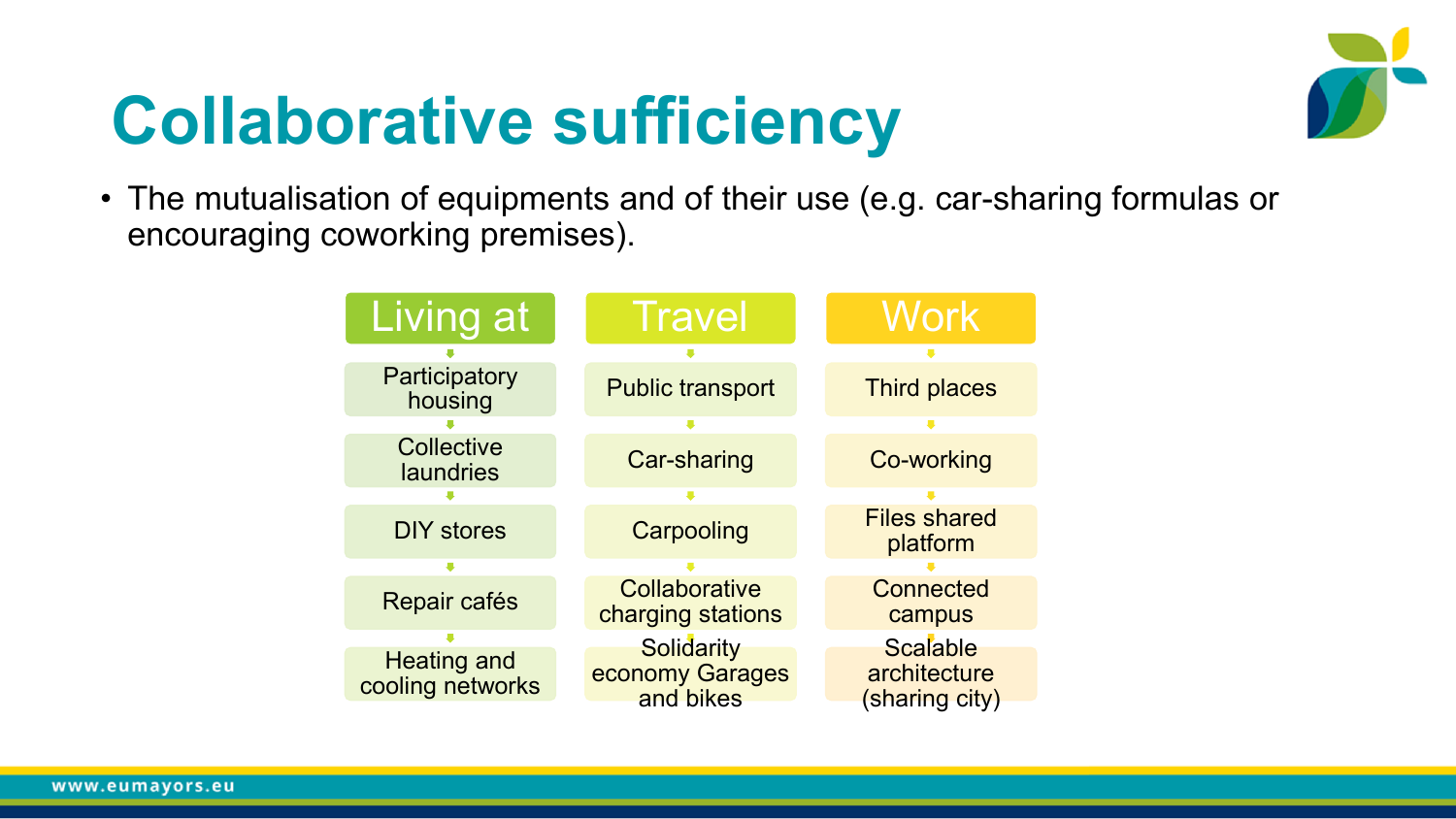

### **Uses sufficiency**

|                                                                                                                            | <b>Initiative</b>                        | <b>Examples of impacts</b>                                                                                      | <b>Example in Ile-de-France</b>                                                    |
|----------------------------------------------------------------------------------------------------------------------------|------------------------------------------|-----------------------------------------------------------------------------------------------------------------|------------------------------------------------------------------------------------|
| The proper<br>use of<br>equipment<br>with a view<br>to reducing<br>consumption<br>(e.g. the<br>speed limit<br>on the road) | <b>Energy</b><br>neighbourhood           | Saving water, saving energy                                                                                     | DECLIS challenges organised by local energy<br>agencies                            |
|                                                                                                                            | <b>Together for</b><br>energy            | Lower gas and electricity bills,<br>fighting energy poverty                                                     | Local energy agency in Eastern Paris                                               |
|                                                                                                                            | <b>Educational</b><br>appartments        | Control the consumption of<br>heating, electricity and water,<br>and stand-by power of<br>electrical appliances | Nomad'appart : Travelling educational appartment in<br><b>Western Paris</b>        |
|                                                                                                                            | <b>Assistance to the</b><br><b>users</b> | Breaking the rebound effect,<br>limiting the use of equipment                                                   | User's guide for new premises                                                      |
|                                                                                                                            | <b>Starred towns</b><br>and villages     | Reduction of light pollution,<br>energy saving                                                                  | 22 local authorities awarded by ANPCEN in IDF<br>Projet de Paris Est Marne et Bois |
|                                                                                                                            | <b>Eco-driving</b><br>training           | Reduce consumption, increase Groupe La Poste<br>life of vehicles                                                |                                                                                    |
|                                                                                                                            | Low tech                                 | Reduce energy consumption,<br>materials and ressources                                                          | <b>POC21</b>                                                                       |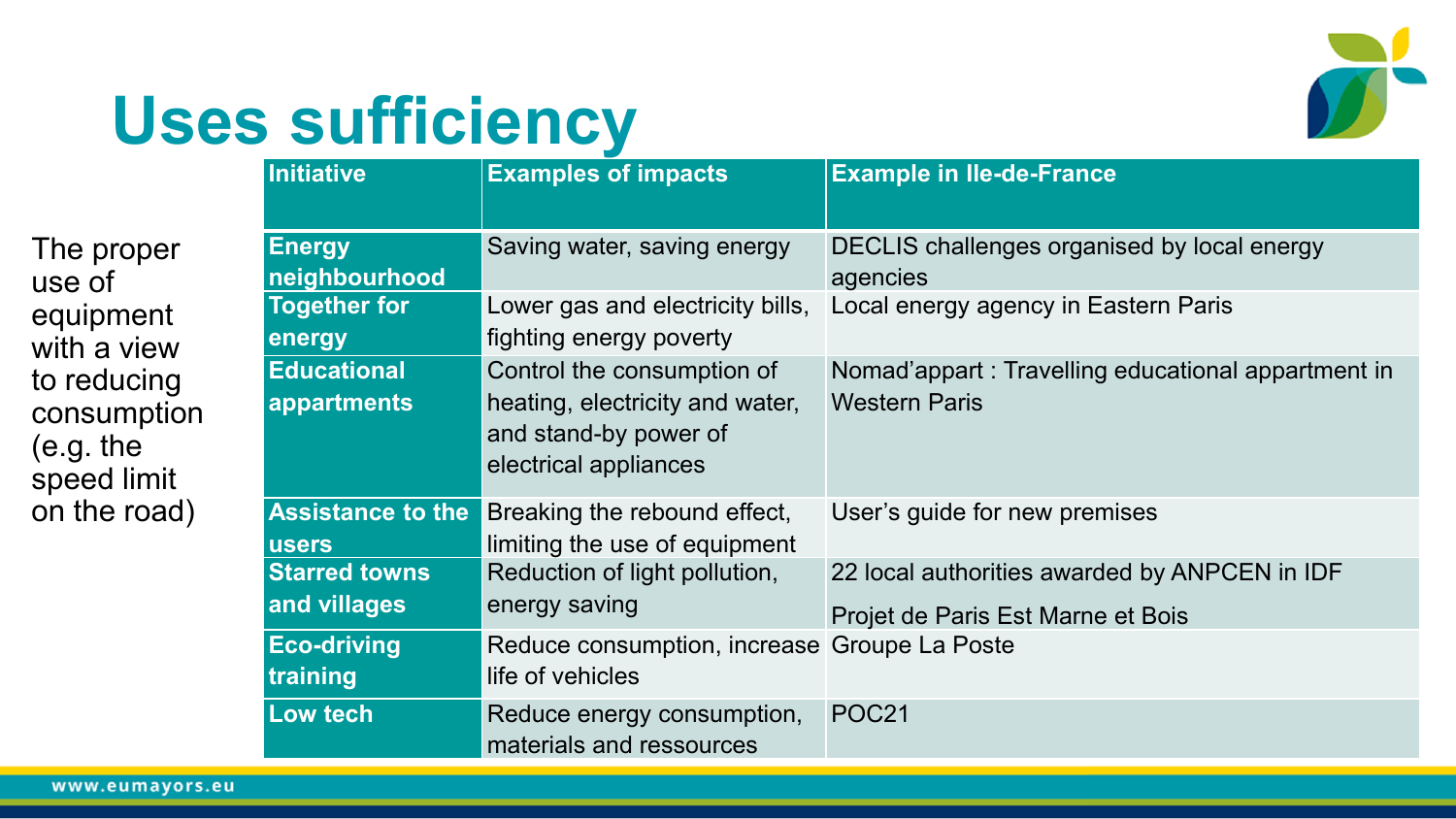## **Dimensional sufficiency**



The correct dimensioning of facilities in relation to their conditions of use (e.g. the use of vehicles adapted, in weight, volume and power, to the use of local and inter-urban travel)

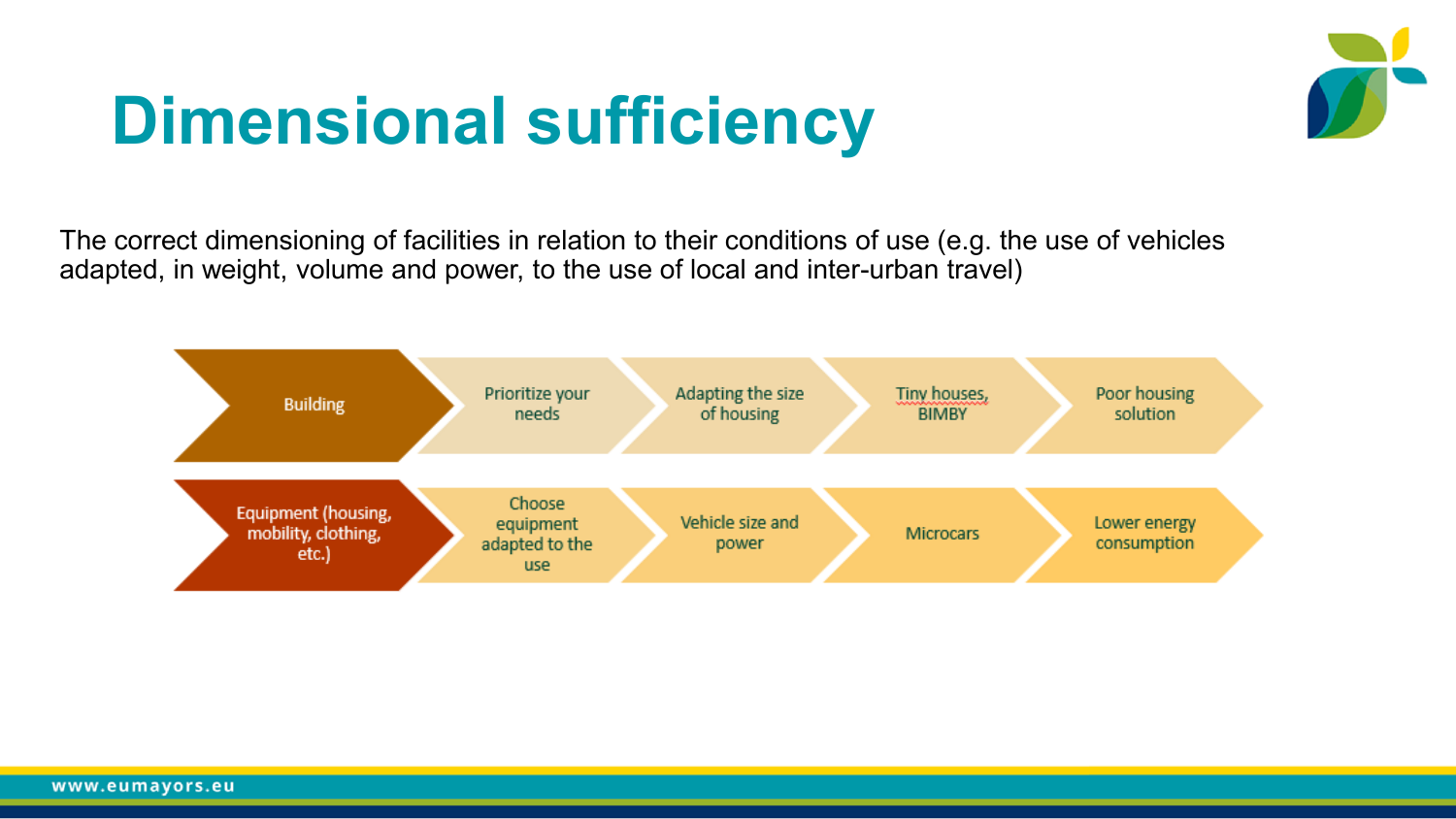#### Inventory of projects related to digital sobriety in Île-de-France

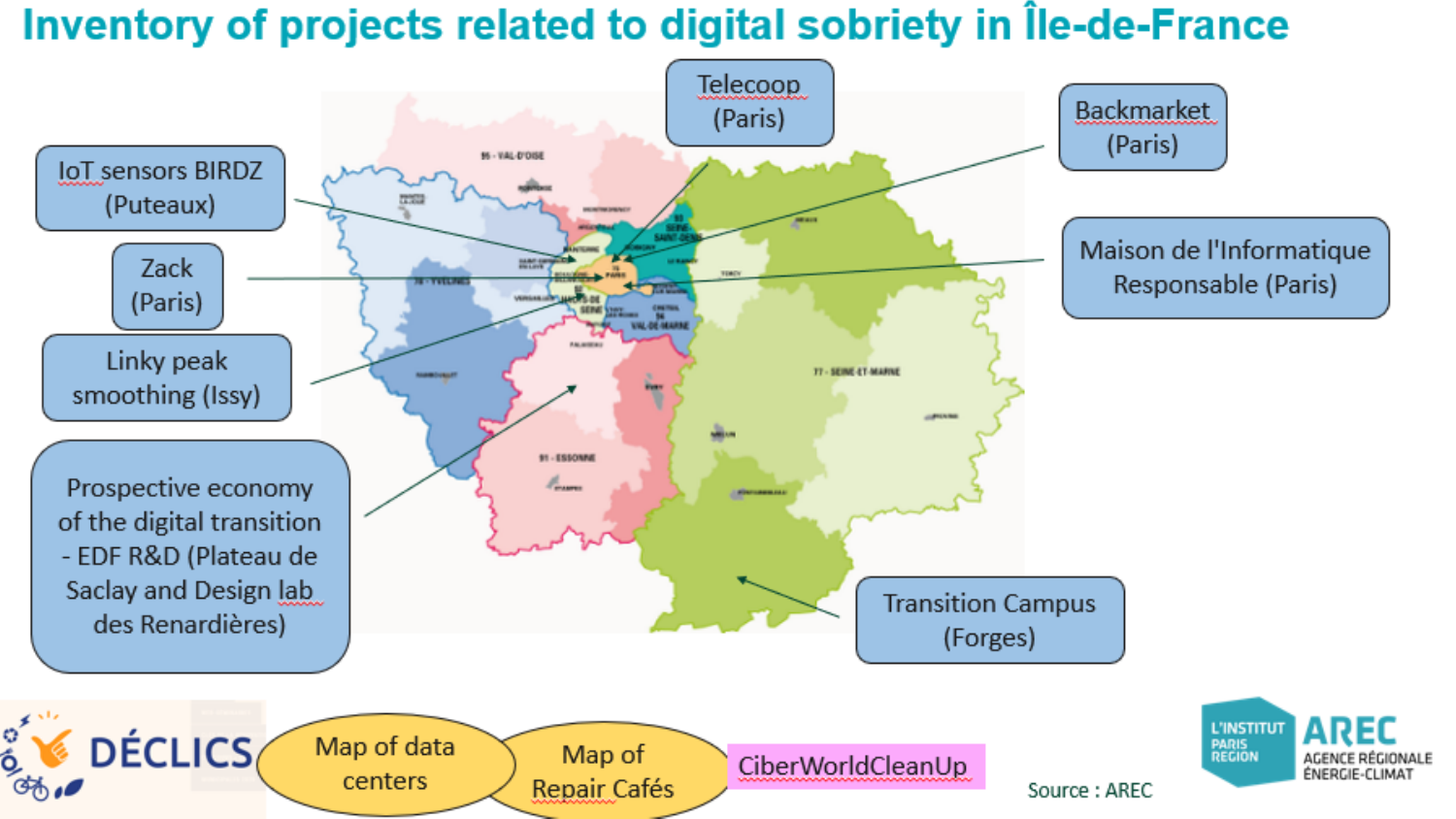

#### **More information on www.fedarene.org**